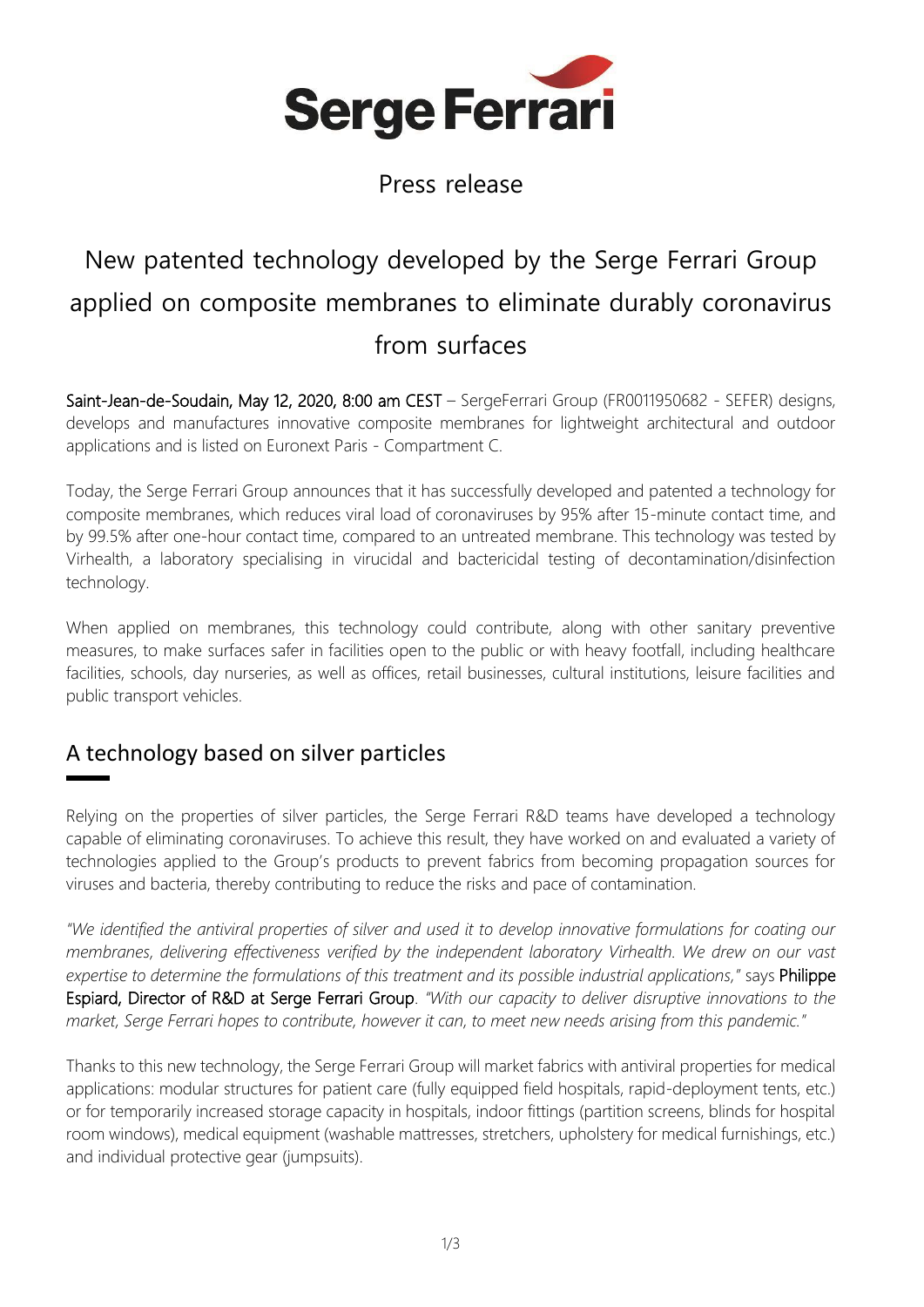In addition to these applications, Serge Ferrari's patented technology could also provide a valuable contribution for materials used in facilities open to the public or with high footfall, including schools, day nurseries, as well as offices, retail businesses, hospitality establishments, event venues and public transport vehicles.

*"For a long time, the Serge Ferrari Group has developed composite fabrics to address challenges arising from public health crises. Consideration, concern and attention to others are values central to Serge Ferrari's caring philosophy, including — and especially — in difficult situations. Our teams are proud to have a chance to be instrumental in the fight against the COVID-19 pandemic and to partake in something larger in social terms,"*  explained Sébastien Ferrari, Serge Ferrari Group Chairman and CEO.

# Financial Calendar

- Annual General Meeting: Thursday, May 14, 2020 at 5:00 pm (in closed session)
- Publication of H1 2020 revenues on Tuesday July 28, 2020 after market close
- Publication of H1 2020 results on Wednesday, September 9, 2020, after market close.

#### **ABOUT SERGE FERRARI**

The Serge Ferrari Group designs, develops and manufactures innovative composite fabrics for lightweight architectural and outdoor applications in a global market estimated by the company at around €6 billion. The unique characteristics of these products make them ideal for technical applications in three fields: architecture, specialties for industry professionals, and composite membranes for the consumer market. Its main competitive advantage is based on the implementation of differentiating proprietary technologies and know-how. The Group has four production sites in Europe. Serge Ferrari operates in 80 countries via eight subsidiaries (USA, Japan, Hong Kong, Brazil, India, China, Turkey and Germany), two sales offices (Spain and Dubai), the distribution business of the Giofex Group in Europe, and a network of over 100 independent distributors world-wide.

At the end of 2019, Serge Ferrari posted consolidated revenues of €189 million of which 75% was achieved outside France. The company SergeFerrari Group is listed on Euronext Paris – Compartment C (ISIN code: FR0011950682). The SergeFerrari Group share is eligible for PEA-SME and FCPI Investment.

#### **[www.sergeferrari.com](http://www.sergeferrari.com/)**

#### **Contacts**

Serge Ferrari Philippe Brun Chief Financial Officer [investor@sergeferrari.com](mailto:investor@sergeferrari.com) NewCap Investor Relations Sandrine Boussard-Gallien Théodora Xu Tél.: +33(0) 1 44 71 94 94 [sferrari@newcap.eu](mailto:sferrari@newcap.eu)

NewCap Media Relations Nicolas Mérigeau Tél.: +33(0) 1 44 71 94 98 [nmerigeau@newcap.fr](mailto:nmerigeau@newcap.fr)